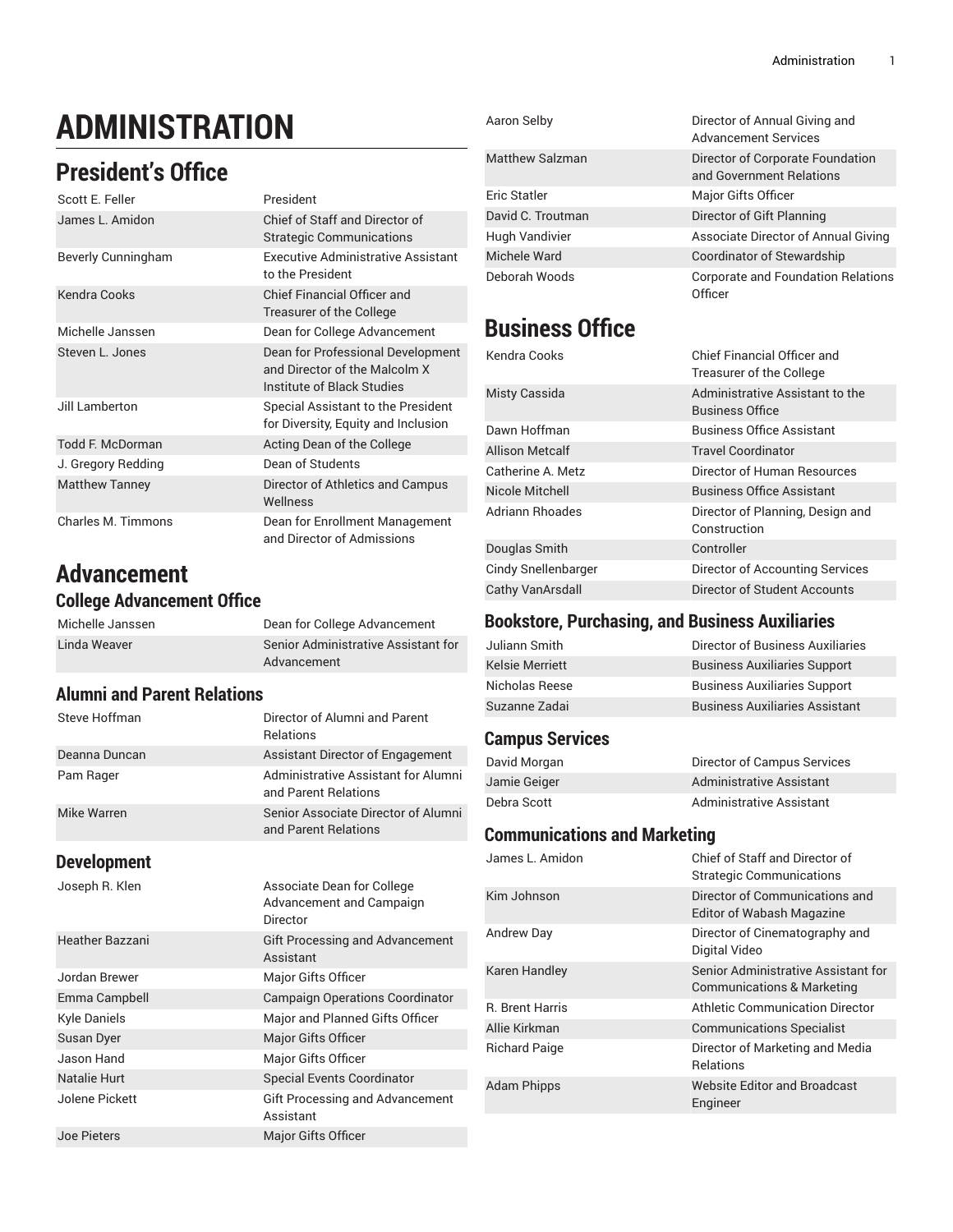| Matthew VanTryon | <b>Content Producer and Social Media</b> |
|------------------|------------------------------------------|
|                  | Specialist                               |
| Becky Wendt      | <b>Graphic Designer</b>                  |

### **Dean of the College**

| <b>Todd F. McDorman</b> | Acting Dean of the College                                    |
|-------------------------|---------------------------------------------------------------|
| Amber King              | Senior Administrative Assistant to<br>the Dean of the College |
| David Dalenberg         | <b>Institutional Research Analyst</b>                         |
| Jonathan D. Jump        | Associate Dean of the College                                 |
| Ann Taylor              | Senior Associate Dean of the<br>College                       |

#### **Academic Administrative Coordinators**

| Rachel Barclay      | Classics, Modern Languages and<br>Literature                        |
|---------------------|---------------------------------------------------------------------|
| <b>Violet Benge</b> | English, Philosophy, Religion                                       |
| Rochella Endicott   | Biology, Chemistry                                                  |
| Jill Keller         | <b>Computer Science, Education</b><br>Studies, Mathematics, Physics |
| Julia Phipps        | Art, Music, Rhetoric, Theater                                       |
| Pamela Sacco        | Economics, History, Political<br>Science, Psychology                |

#### **Division/Departmental Staff**

| Mark Elrod           | <b>Biology Lab Preparator</b>                                                               |
|----------------------|---------------------------------------------------------------------------------------------|
| Elizabeth Oshel      | <b>Chemistry Stockroom Manager</b>                                                          |
| <b>Matthew Roark</b> | Physics Lab Manager and<br>Technician                                                       |
| Jill C. Rogers       | <b>Health Advisor and Program</b><br><b>Coordinator for the Global Health</b><br>Initiative |

#### **Center of Inquiry in the Liberal Arts**

| Charles F. Blaich     | Director of the Center of Inquiry              |
|-----------------------|------------------------------------------------|
| Camella Ashment       | Marketing and Outreach Specialist              |
| Mark Frank            | <b>Student Success Project Manager</b>         |
| <b>Bethany Horn</b>   | Administrative Assistant                       |
| Lisa Kidd             | <b>Research Analyst and Data</b><br>Manager    |
| <b>Kelly McDorman</b> | Assistant Director of the Center of<br>Inquiry |
| Macanda Myers         | Research Analyst and Data<br>Manager           |
| Kathleen Wise         | Associate Director of the Center of<br>Inguiry |

#### **Information Technology**

| Bradley K. Weaver      | Director of Information Technology<br><b>Services</b>         |
|------------------------|---------------------------------------------------------------|
| Nate Baldwin           | Web Developer                                                 |
| J. Douglas Brinkerhoff | Advancement Services and<br>Administrative Systems Specialist |
| Cassie Busch           | <b>Information Technology Process</b><br>Analyst              |

| <b>Quentin Dodd</b>  | Director of Systems and<br>Infrastructure               |
|----------------------|---------------------------------------------------------|
| Aaron Elam           | <b>Educational Technologist</b>                         |
| Chris Harshbarger    | <b>Help Desk Specialist</b>                             |
| Michael Heinold      | Senior Systems Administrator                            |
| <b>Brandon Rash</b>  | Audio and Visual Technician                             |
| Jamie Ross           | Office Manager                                          |
| Mark Siegel          | Senior Enterprise Analyst and<br>Database Administrator |
| <b>Derrick Stout</b> | <b>Help Desk Specialist</b>                             |
| Tamra Utterback      | Director of Enterprise Services                         |
| <b>Scott Yeager</b>  | Systems and Network Administrator                       |

#### **International Students & Off-Campus Studies**

### Amy R. Weir **Director of International Programs**

| Lilly Library              |                                                        |
|----------------------------|--------------------------------------------------------|
| Jeffery A. Beck            | Director of the Lilly Library                          |
| Laura L. Vogler            | Associate Director of the Lilly<br>Library             |
| Susan E. Albrecht          | Fellowship Advisor and Library<br>Visual Media Liasion |
| <b>Beth Daniel Lindsay</b> | <b>Research and Instructional</b><br>Librarian         |
| Diane M. Norton            | Humanities and Collection<br>Development Coordinator   |
| Jessica Short              | <b>Fulfillment and Front Desk</b><br>Coordinator       |
| Elizabeth F. Swift         | Archivist                                              |
|                            | Digital Archives Librarian                             |

#### **Office of Student Enrichment**

Zachery W. Koppelmann Director of the Writing Center

#### **Registrar's Office**

| Jonathan D. Jump | Registrar                       |
|------------------|---------------------------------|
| Julia Perry      | Associate Registrar             |
| Mindy Emberton   | Administrative Assistant to the |
|                  | Registrar's Office              |

#### **Wabash Center for Teaching and Learning in Theology and Religion**

| N. Lynne Westfield  | Director                                                   |
|---------------------|------------------------------------------------------------|
| Stacie Cordell      | <b>Grants and Finance Administrator</b>                    |
| Hannah Johnson      | Administrative Assistant                                   |
| Kimberleigh Jordan  | Associate Director of Educational<br>Design                |
| <b>Timothy Lake</b> | <b>Associate Director</b>                                  |
| <b>Rachel Mills</b> | <b>Communications and Digital Media</b><br><b>Director</b> |
| Paul O. Myhre       | Senior Associate Director                                  |
| <b>Beth Reffett</b> | <b>Executive Administrative Assistant</b>                  |
| Mary Stimming       | Associate Director for Special<br>Programs                 |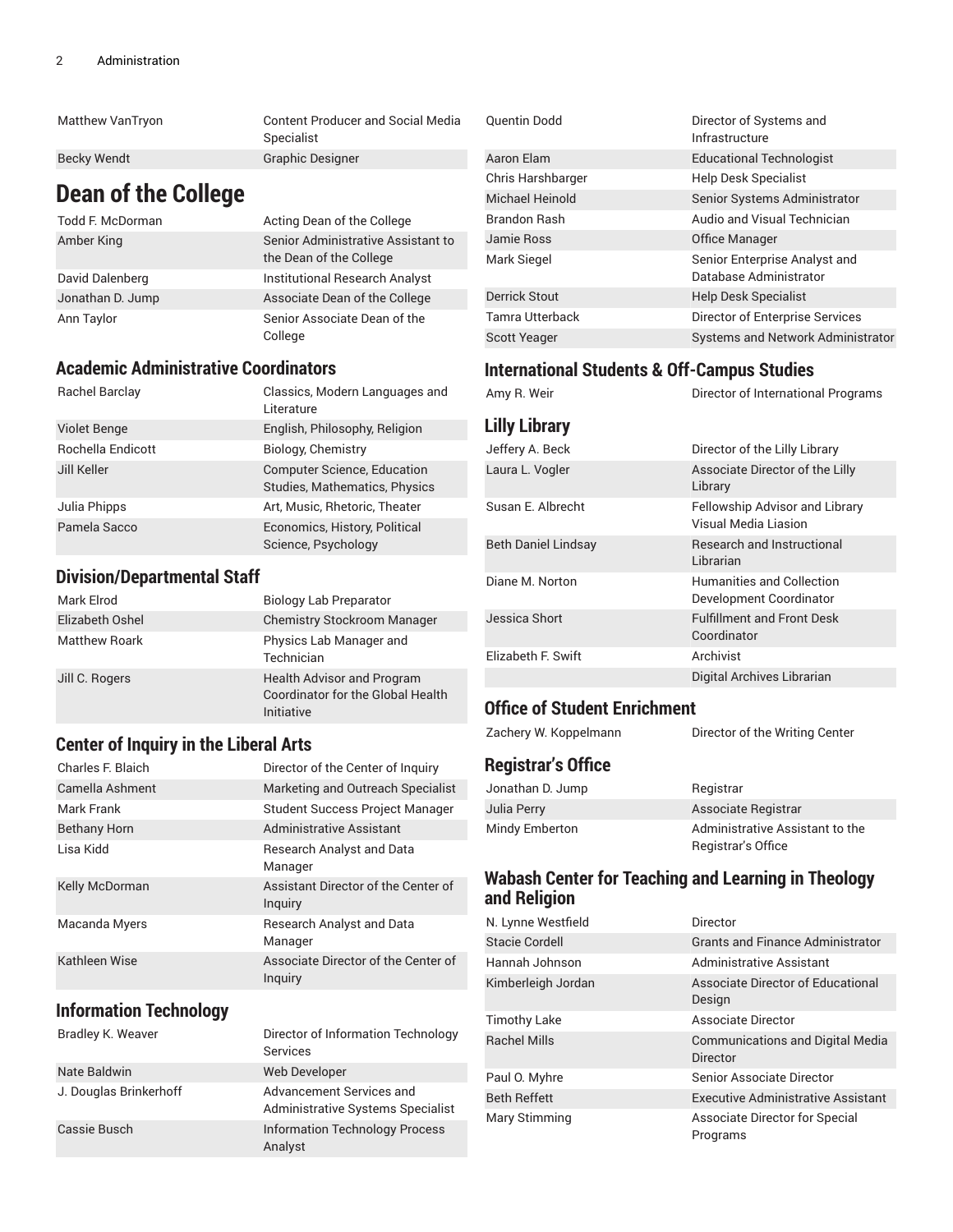#### **Wabash Pastoral Leadership Program**

| Elizabeth Manning   | Director of the Wabash Pastoral<br>Leadership Program                                                                        |
|---------------------|------------------------------------------------------------------------------------------------------------------------------|
| Derek Nelson        | Director of the Coordination<br>Program of the Early Career<br><b>Pastoral Leadership Development</b><br>Programs Initiative |
| Rachel Hassler      | <b>Communications and Events</b><br>Coordinator                                                                              |
| Raymond B. Williams | Program Advisor                                                                                                              |

### **Dean of Students**

| Athletics Denartment  |                                                             |
|-----------------------|-------------------------------------------------------------|
| Marcus R. Welch       | Associate Dean of Students                                  |
| <b>Heather Thrush</b> | Associate Dean for Student<br><b>Engagement and Success</b> |
| Michael Lynn          | Residence Life Specialist                                   |
| <b>Victor Lindsay</b> | <b>Coordinator of Student Success</b>                       |
| Ryan Dobbs            | <b>Student Development and Wellness</b><br>Coordinator      |
| <b>Sherry Ross</b>    | Senior Administrative Assistant to<br>the Dean of Students  |
| J. Gregory Redding    | Dean of Students                                            |

#### **Athletics Department**

| <b>Matthew Tanney</b>    | Director of Athletics and Campus<br>Wellness                    |
|--------------------------|-----------------------------------------------------------------|
| Ayanna Tweedy            | Associate Director of Athletics and<br><b>Campus Wellness</b>   |
| Ryan Clark               | Coordinator of Logistics and<br>Operations                      |
| Samantha Current         | <b>Compliance and Business</b><br><b>Operations Coordinator</b> |
| <b>Brian Anderson</b>    | <b>Head Wrestling Coach</b>                                     |
| <b>William Bernhardt</b> | Head Swimming and Diving Coach                                  |
| Daniel Bickett           | <b>Head Tennis Coach</b>                                        |
| Ryan Bowerman            | <b>Head Volleyball Coach</b>                                    |
| Kyle Brumett             | Head Basketball Coach                                           |
| Chris Burke              | <b>Head Lacrosse Coach</b>                                      |
| Mark Elizondo            | <b>Head Athletic Trainer</b>                                    |
| Josh Hill                | <b>Head Golf Coach</b>                                          |
| Chris Keller             | <b>Head Soccer Coach</b>                                        |
| <b>Jake Martin</b>       | <b>Head Baseball Coach</b>                                      |
| <b>Tyler McCreary</b>    | Head Cross Country Coach                                        |
| <b>Donald Morel</b>      | <b>Head Football Coach</b>                                      |
| Clyde Morgan             | <b>Head Track and Field Coach</b>                               |
| Erin O'Connor            | Assistant Athletic Trainer                                      |
| Lauren Vincent           | <b>Assistant Athletic Trainer</b>                               |

# **Counseling Service**

Jamie Douglas, M.A. Counselor Laura Dolph Counselor

### **Safety and Security**

Nicholas Gray **Director of Safety and Security** 

#### **Student Health Service**

| Scott K. Douglas, M.D.    | College Physician |
|---------------------------|-------------------|
| John R. Roberts, M.D.     | College Physician |
| Chris Amidon, B.S.N, R.N. | College Nurse     |

### **Enrollment Management Admissions Office**

| Charles M. Timmons        | Dean for Enrollment Management<br>and Director of Admissions              |
|---------------------------|---------------------------------------------------------------------------|
| <b>Matt Bowers</b>        | <b>Associate Director of Admissions</b>                                   |
| Nikki Carpenter           | Senior Administrative Assistant for<br><b>Enrollment &amp; Operations</b> |
| AJ Clark                  | Assistant Director of Regional<br>Admissions                              |
| Joseph Conti              | Assistant Director of Admissions                                          |
| Chris Dixon               | Senior Assistant Director of<br><b>International Admissions</b>           |
| <b>Caitlin Ebbinghaus</b> | Senior Assistant Director of<br>Admissions                                |
| Makenzie Ewoldt           | Senior Assistant Director of<br>Admissions                                |
| <b>Tammy Graves</b>       | Coordinator for Enrollment and<br><b>Application Processing</b>           |
| Lauren Jay                | Senior Assistant Director of<br>Admissions                                |
| Mary L. Towell            | <b>Campus Visit Coordinator</b>                                           |
| <b>Kyle Vowell</b>        | Associate Director of Regional<br>Admissions                              |
| <b>Tyler Wade</b>         | Associate Director of Regional<br>Admissions                              |
| Julia Wells               | Senior Assistant Director of<br>Admissions                                |
| <b>Stacy White</b>        | <b>Assistant Director of Enrollment</b><br><b>Systems</b>                 |

#### **Financial Aid Office**

| Alex DeLonis         | Director of Financial Aid                     |
|----------------------|-----------------------------------------------|
| <b>Apryl Bradley</b> | Assistant Director of Financial Aid           |
| Laura A. Frye        | Senior Associate Director of<br>Financial Aid |
| Trisha Mishler       | Administrative Assistant                      |
| Bond St John         | Assistant Director of Financial Aid           |

## **Professional Development and Malcolm X Institute of Black Studies**

### **Malcolm X Institute of Black Studies**

| Steven L. Jones | Director of the MXI Institute              |
|-----------------|--------------------------------------------|
| Clyde Morgan    | Assistant Director of the MXI<br>Institute |
| Jennifer Morgan | Senior Administrative Assistant            |